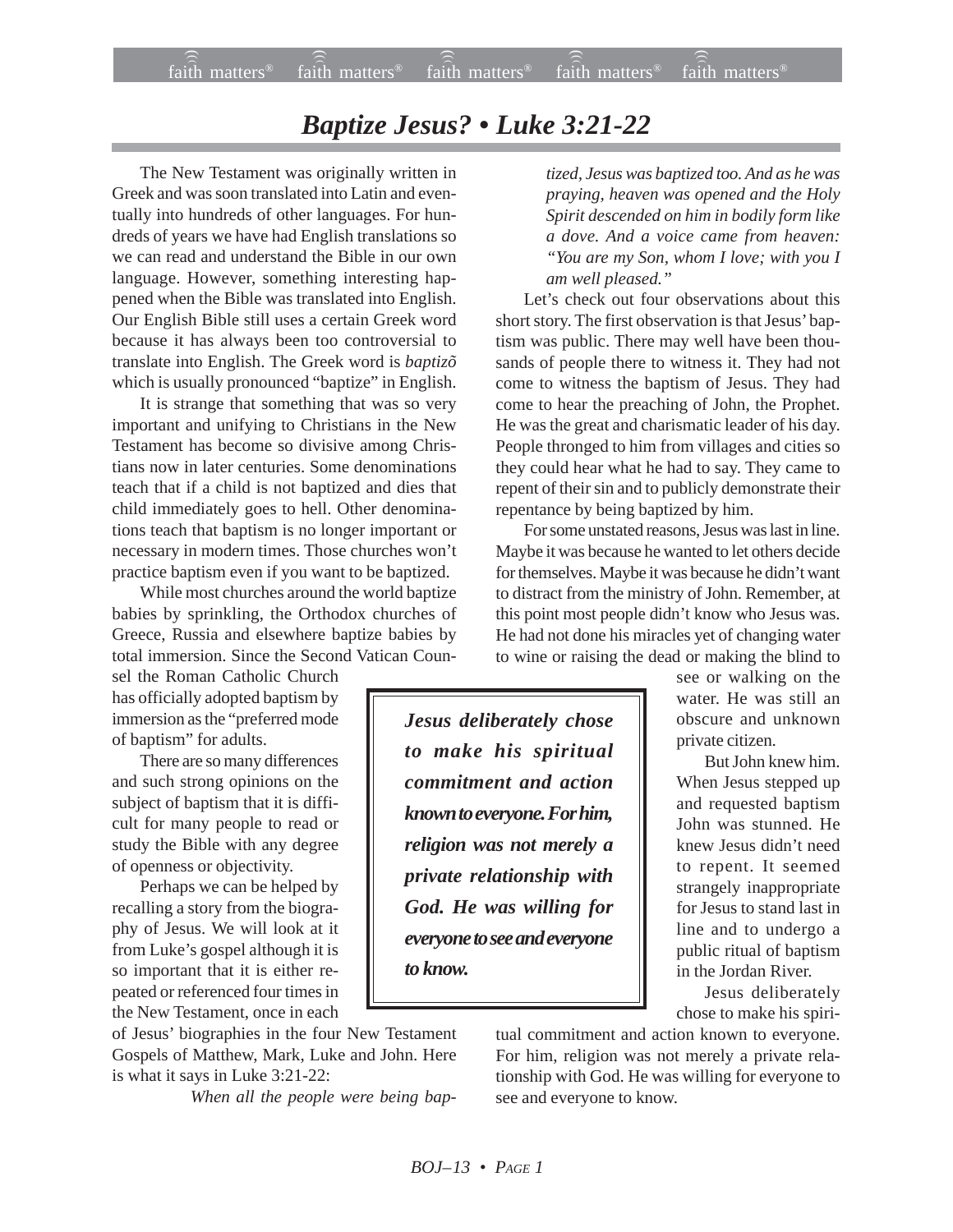## $f$ aith matters® staith matters® staith matters® staith matters® staith matters® faith matters<sup>®</sup> faith matters<sup>®</sup> faith matters<sup>®</sup>

The second observation is that it was a physical baptism. You may think that is so obvious that it shouldn't even need to be mentioned, but it seems important to mention. While this was an intensely spiritual experience it was also a physical act and how it was done was important.

Jesus was baptized by immersion in the Jordan River. We know it was the Jordan River from Matthew and Mark. The Jordan River is the main river through the nation of Israel. It is not an especially beautiful river nor is it a very attractive river. Then and now it is nicknamed the "muddy Jordan" because of erosion that turns the water brown. I assure you that it was not an especially desirable place to be baptized.

We know for a number of reasons that this baptism was by immersion. That means that Jesus was put completely under water. That was the way Jews baptized in the first century. In those days Jews didn't baptize themselves; for them baptism was a rite of initiation for converts to Judaism. It symbolized the repenting of their sin, leaving their old religion, having their sins washed away and then rising up out of the water into new life as a Jew.

We also know that the primary meaning of the Greek word *baptizõ* is to immerse, to plunge or to dip. You can look it up in any Greek/English dictionary. And we know from the wording of the story in Matthew and Mark that the record reports that *"as soon as Jesus was baptized he went up out of the water."*

So, it was public and it was physical . . . and it was spiritual. There was a clear and direct connection between the physical and the spiritual experience. This was a powerfully spiritual experience ("spiritual" being a reference to the immaterial part of us all—to the spirit or soul). But it's not just that Jesus' spirit or soul was involved in this. It was spiritual in the sense that it was a transaction with God. Luke tells us in Luke 3:21 that *"as (Jesus) was praying, heaven was opened."* The indication is that Jesus was praying during his baptism. He was probably praying before, during and after his baptism. He was in direct communication with God. Even though there may have been thousands of eyes and ears watching and listening, this was most about him and God. It was as if Jesus had an audience of One.

What Jesus' body was doing on the outside represented what his soul was experiencing on the inside. On the outside the water may have been muddy, his hair may have been soaking wet, there may have been the splash of water and perhaps a gasp of air . . . but inside there was an indescribable spiritual encounter with God the Father himself.

What happened next was stunningly supernatural. Luke 3:22 tells us that "*the Holy Spirit descended on him in bodily form like a dove. And a voice came from heaven: "You are my Son, whom I love; with you I am well pleased."*

It seems to me that what we have here is something that is too wonderful, too intimate to describe in words. The closest our understanding can come is the emotions a parent feels in a son or daughter's best behavior. It may be graduation from high school, getting a college degree, giving birth to a baby, receiving an award or performing some heroic act. As a father, I know that fabulous feeling from my own children. It's that glorious moment of putting parental arms around your child and saying out loud, "I love you so much! I am so proud of you!" And when those words are spoken, even though they are intended for the ears of a son or daughter, no parent cares if the whole rest of the world hears what was said.

That is the way God the Father felt when Jesus was baptized. He was so pleased, so delighted, so proud of his Son that he broke the sound barrier between heaven and earth and said out loud for his Son and anyone else to hear, *"You are my Son, whom I love; with you I am well pleased."*

I don't know if Jesus had previous hesitations. I don't know if he thought the water was too cold or too dirty. I don't know if he felt a little embarrassed or stressed by the crowds of people or the way he looked. If he had any of those normal concerns, they all vanished away with the realization that he had so fully pleased his Father God.

What happened was public, physical, spiritual and supernatural. But it was also the beginning of a whole new chapter of Jesus' life. He was 30 years old and nothing would ever be the same again. This act of obedience and pleasure to God brought the full approval of the Father on Jesus and his mission. This was the launching of Jesus' public ministry.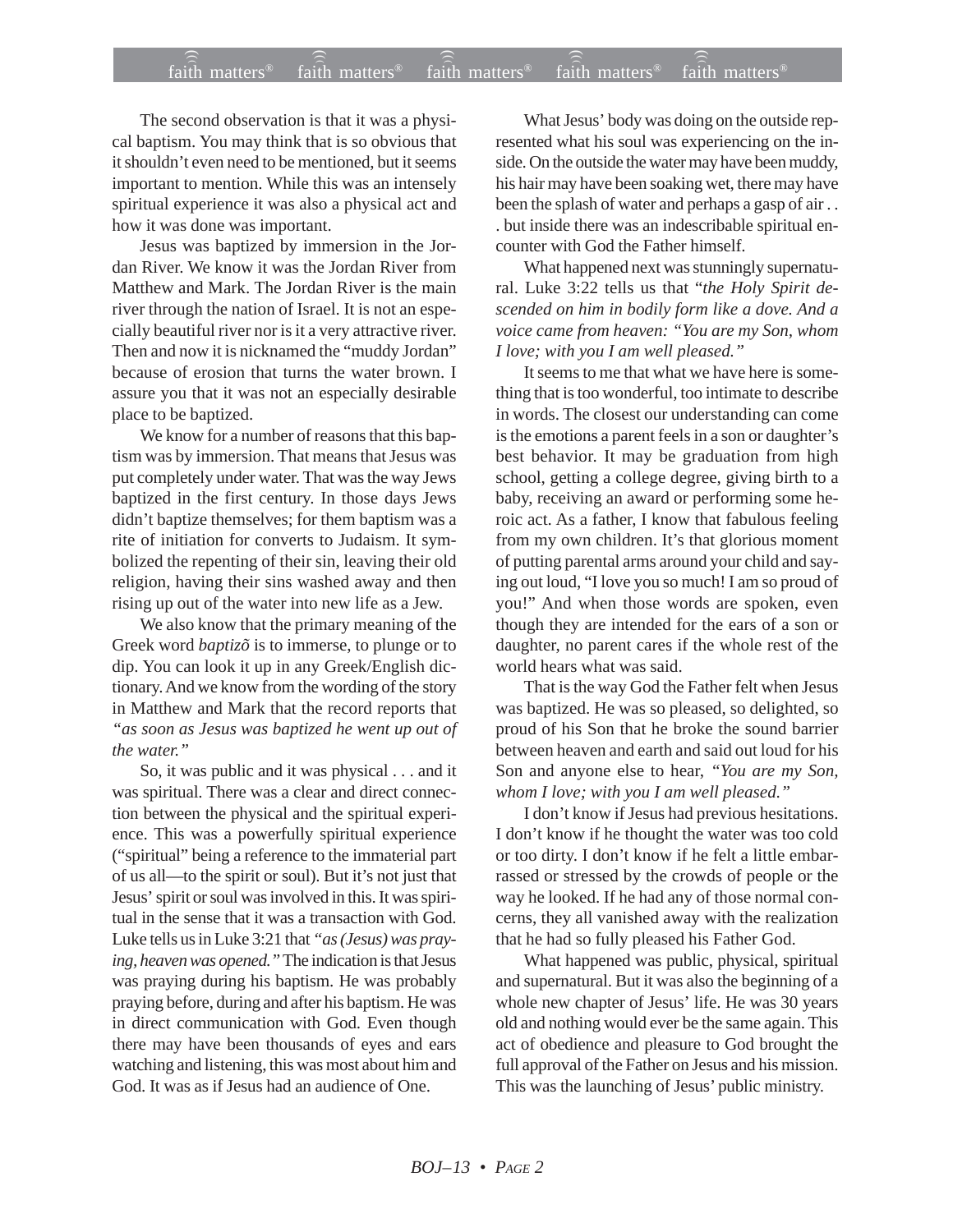## faith matters® faith matters® faith matters® faith matters® faith matters® ))) ))) ))) faith matters<sup>®</sup> faith matters<sup>®</sup>

There was a sense in which nothing more should be said. It is as if we have peeked into the supernatural, as if we have experienced the holy, and there is nothing more to be said. But we have questions that beg for answers.

The first and most obvious question is that, as good and as great as it was, why was Jesus baptized? Baptism was a symbolic act. It represented cleansing from sin. That's what everyone knew it to mean. Oh, it's not that a dip in water could cleanse sin from the soul, but it showed on the outside what a person wanted and showed what God was doing to forgive sin on the inside.

Except Jesus wasn't a sinner. Jesus had never done anything that needed to be forgiven. Jesus was morally perfect while fully human. If anyone did not need to be baptized, it was Jesus.

So, the reason Jesus was baptized must have been different. And it was different. Jesus was changing the meaning of baptism. From that point on it would mean identification with the gospel.

Let me explain that. The gospel of Jesus Christ is defined in this way later in the New Testament in 1 Corinthians 15:3: *". . . that Christ died for our sins according to the Scriptures, that he was buried, that he was raised on the third day. . . ."* Baptism would symbolize more than repentance; it would

symbolize the means of salvation. It is a wonderful picture. Just as Jesus died on the cross, was buried and rose again, baptism portrayed the gospel through saying goodbye to sin, being buried in water and rising again to

new life in Jesus Christ. Jesus was changing the meaning of baptism to publicly demonstrate what he was going to do. This was his public commitment to us, to the cross and to our salvation. God the Father was pleased and proud of his Son because he was willing to give his life in obedience to God and to save sinners.

So why was Jesus baptized? He was baptized to show what he was going to do and to commit to people then and to us now.

In our culture, an engagement ring is the symbol of commitment to marry. It's not yet marriage, but it is a public physical symbol of a commitment to unite your life together to someone else. The giving and receiving of the ring is an occasion for great celebration and excitement.

Jesus' baptism was like his engagement ring for us. He showed to everyone that he was so committed to us that he would literally give his life for our eternal salvation. It was such an exciting and important occasion that God burst the boundaries of heaven to make that wonderful announcement!

But this begs one more question: What does Jesus' baptism say for us today? Is it just a story from long ago or does it call for a response from us today?

There are some very good general principles for us to learn that come out of this story of Jesus. There is the principle that public recognition of God is important. Faith should not be kept a secret. It is not just something private between an individual and God; it is something that should be shared with everybody else.

Another principle is that physical actions on the outside express our commitments on the inside. If we say on the inside that we are committed to God then we ought to behave on the outside in a way that reflects that commitment.

In this story we also find the principle that spiritual experiences are important and wonderful and transforming.

*If baptism is important to Jesus, it has to be important to us.*

A fourth principle is that there is nothing better than knowing that God loves us and is pleased with us.

But there are some very specific lessons we can learn from

Jesus' baptism, too. First, if baptism was important for Jesus then baptism must be important for us, too. In Matthew 28:19-20 Jesus clearly expected his followers to be baptized. Baptism is put in the same category with knowing and obeying all that Jesus commanded. If anyone is truly a follower of Jesus then baptism cannot be considered optional or unimportant. If baptism is important to Jesus, it has to be important to us.

Knowing that, we realize that if Jesus was willing to be baptized for us then we ought to be willing to be baptized for him. His baptism predicted the gospel of his death, burial and resurrection. It